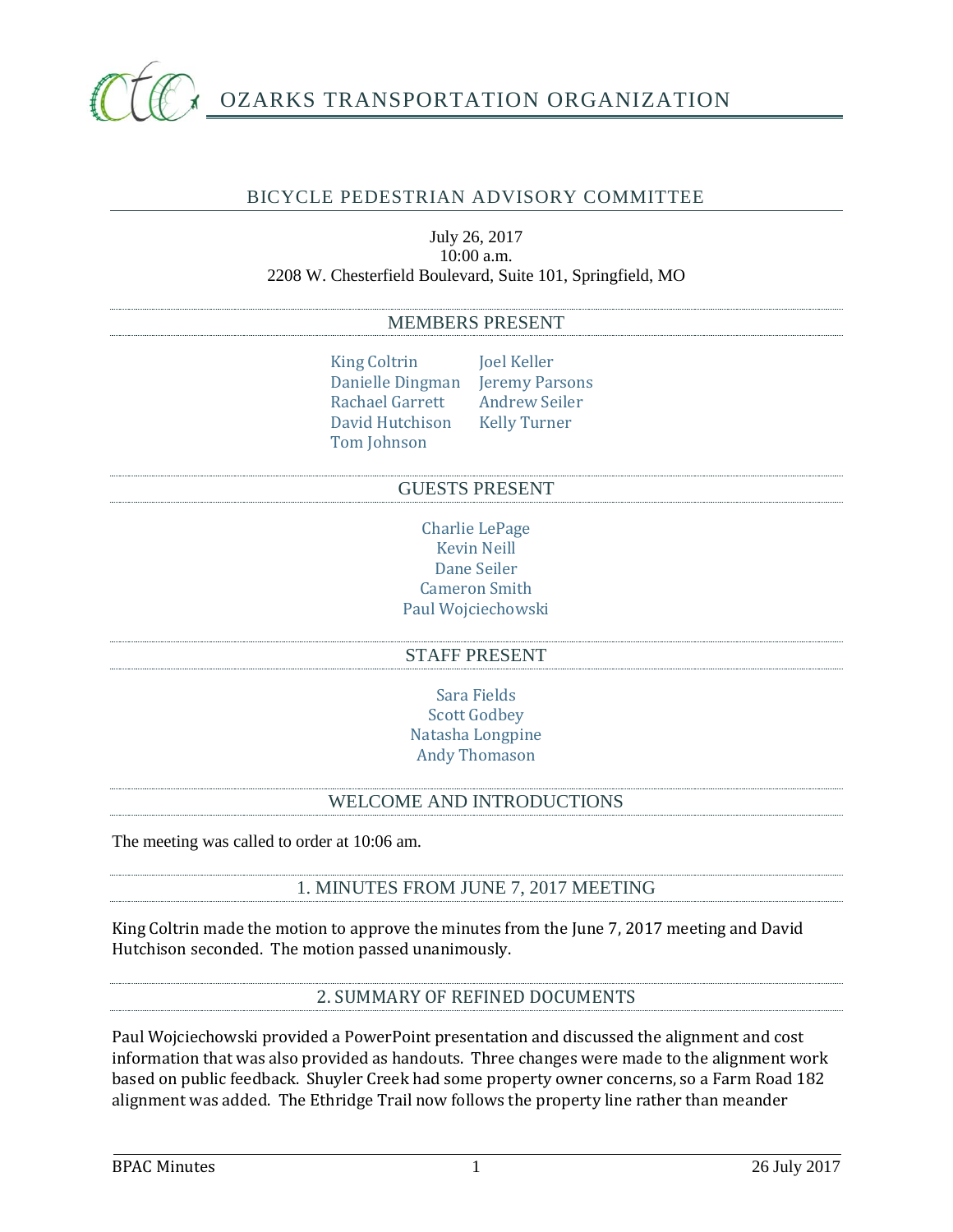

through the property. And the Wilson's Creek Greenway is looking to take advantage of the cattle crossing. MoDOT comments have also been addressed. These changes did shift some estimates.

The planning level cost estimates are fact checks before the detailed estimates. Both segment costs and aggregated corridor costs are estimated. This is looking to be over \$100 million. Detailed costs are also provided by agency. It is important to note, though, that the estimates are not engineering level, but are rather conceptual. Contingencies, however, have been considered. The cost estimates in the alignment book will be updated to match the detailed costs.

David Hutchison had several comments based on the work so far. He asked about crossing at Farm Road 103 rather than 107 on west Republic Road. He mentioned that both crossings for North Jordan Valley are desirable versus selecting one over the other. Also on North Jordan, he states that the preferred route to Division is to improve Blaine, manage the creek along Blaine, and then develop the creek and trail along Blaine. Finally, the preference would be for South Jordan Creek to be the solution between downtown and Glenstone, even if it takes forty years.

## 3. PUBLIC ENGAGEMENT

The June open house events had okay turnout, though some comments were not applicable to the study scope. Eighteen attendees signed-in at Library Station and 16 signed-in at the Republic Library.

# 4. CORRIDOR PRIORITIZATION

Kevin Neill discussed the corridor and segment prioritization. The scores are compared to each other. For example, population density is broken into thirds. Individual segments are also only compared to other segments along the same corridor. There has not been any weighting applied yet. The challenge is also identifying a strategy to prioritize projects, such as a key connector versus an active rail line. Phasing considerations include active rail corridors, a regional distribution of projects and identifying \$500,000 to \$800,000 segments.

Mr. Hutchison mentioned that it would be good to see a criterion of likelihood of acquiring property. Sara Fields responded that this can't be known for all pieces. BPAC was reminded that OTO traditionally revises prioritization beyond the initial score. These projects should also include a fatal flaw checklist. Generally, it would be good for this to produce a pool of projects for each jurisdiction, while ensuring projects come from overall priorities.

Another question was asked about prioritizing short versus long segments. Alta indicated that scores have been normalized along the length of a segment, on a per mile basis.

OTO staff will review the prioritization and then share with BPAC.

Additional discussion centered around the treatment of parks and schools, especially multi-building campuses.